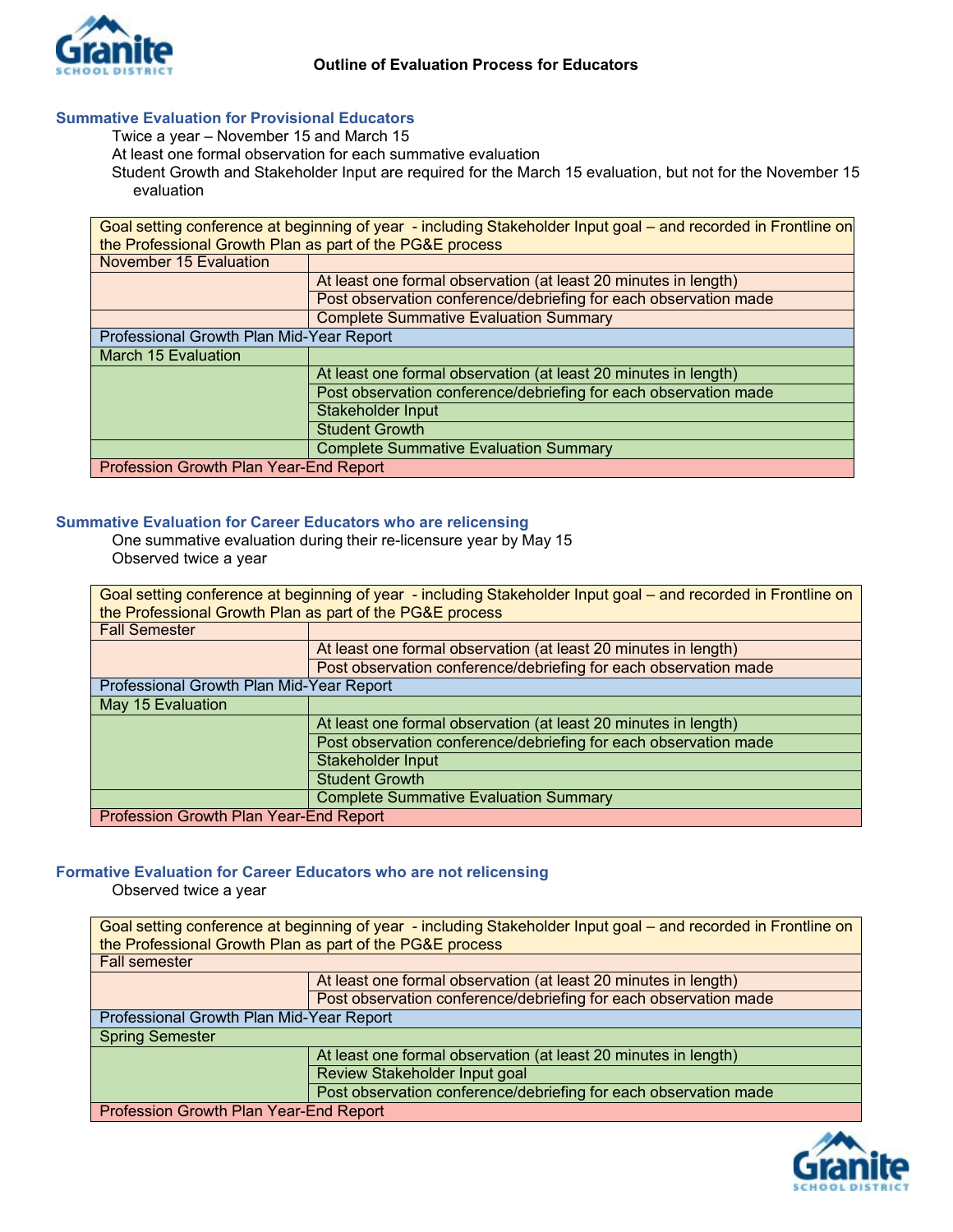# **Summative Evaluation Process**

The **purpose** of the summative evaluation is to **determine if standards are being met**. The educator and supervisor review goals andlines of evidence for the entire evaluation cycle.

Provisional educator (twice yearly – submitted November 15 and March 15) Career educator (usually fifth year with license renewal – submitted May 15)

| <b>Timeline</b><br>August - September | <b>Provisional Educators</b><br>PG&E Activities for provisional educator and supervisor                                                                                                                                                                                                        |
|---------------------------------------|------------------------------------------------------------------------------------------------------------------------------------------------------------------------------------------------------------------------------------------------------------------------------------------------|
|                                       | Provisional educators - complete online self-assessment and set goals in Frontline during<br>beginning of the year goal setting meeting. Must have a stakeholder input goal. Due by<br>September 30.                                                                                           |
| October-<br>November                  | Provisional educators - determine lines of evidence for Professional Growth Plan in Frontline.                                                                                                                                                                                                 |
| $\bullet$                             | Supervisor prepares Summative Evaluation Summary and submits to School Leadership and<br>Instruction Director. This information will be placed in the educator's district personnel file.                                                                                                      |
| December-<br>January                  | Due by November 15.                                                                                                                                                                                                                                                                            |
|                                       | Supervisor and Educator - Online Review of Professional Growth Plan Mid-Year Report. Due by<br>$\bullet$<br>January31.                                                                                                                                                                         |
| February - March                      | Educator - gather lines of evidence for summative evaluation.                                                                                                                                                                                                                                  |
|                                       | Supervisor prepares Summative Evaluation Summary and submits to School Leadership and<br>$\bullet$<br>Instruction Director. This information will be placed in the educator's district personnel file.                                                                                         |
| April - May                           | Due by March 15.                                                                                                                                                                                                                                                                               |
|                                       | Supervisor and Educator - complete Professional Growth Plan Year-End Report in Frontline.                                                                                                                                                                                                      |
|                                       | <b>Career Educators</b>                                                                                                                                                                                                                                                                        |
| <b>Timeline</b><br>July - September   | PG&E Activities for provisional educator and supervisor                                                                                                                                                                                                                                        |
|                                       | Career educators - complete self-assessment and set goals in Frontline during beginning of<br>$\bullet$<br>the year goalsetting meeting. Must have a stakeholder input goal. Due by September 30.<br>Career educators - determine lines of evidence for Professional Growth Plan.<br>$\bullet$ |
| October-                              |                                                                                                                                                                                                                                                                                                |
| November                              | Career educators - continually improve practice. Work toward completion of growth goals.<br>$\bullet$<br>Career educators - continue to assemble lines of evidence in preparation for Professional Growth<br>$\bullet$<br>Plan Year-End Report.                                                |
| December-<br>January                  | Supervisor and Educator - Online review of Professional Growth Plan Mid-Year Report. Due by                                                                                                                                                                                                    |
|                                       | January31.<br>Educator - gather lines of evidence for summative evaluation.<br>$\bullet$                                                                                                                                                                                                       |
| March - May                           | Supervisor prepares Summative Evaluation Summary and submits to district personnel file.<br>Due by May15.                                                                                                                                                                                      |
| April - May                           | Supervisor and Educator - complete Professional Growth Plan Year-End Report in Frontline.<br>$\bullet$                                                                                                                                                                                         |

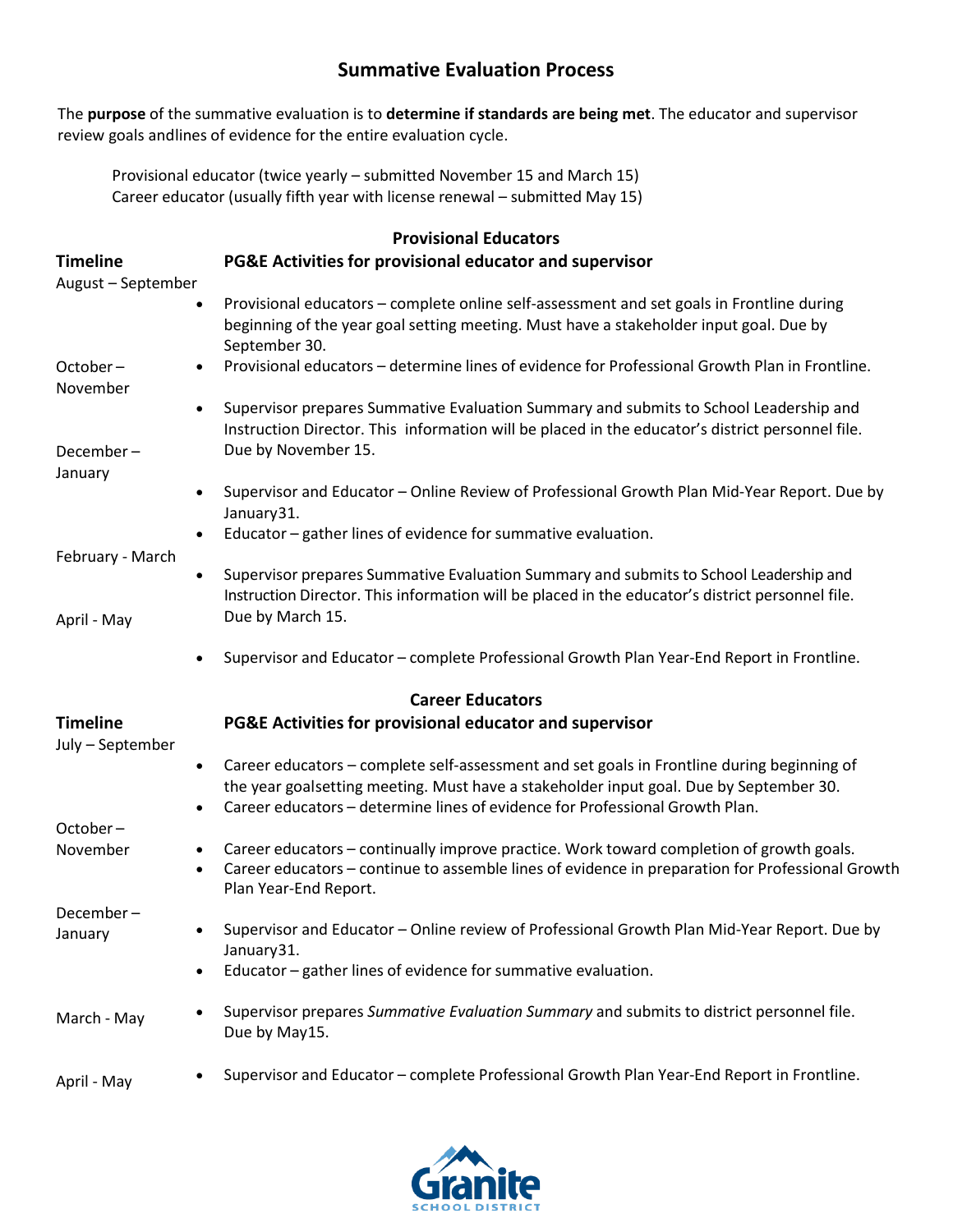A formal observation that is recorded in Frontline must be at least 20 minutes in duration. The observation does not have to be scheduled; it can be an unannounced observation. It is common practice that the fall observation for Provisional Employees is scheduled, but the Spring Observation is usually unannounced.

The supervisor should go over the rubric with each employee as a faculty, usually done in Faculty Meeting, or individually in a pre-observation meeting. The employees should be given the rubric beforehand and given an opportunity to discuss the standards that are the basis of what they will be observed and evaluated.

In an Observation*,* the supervisor will mark those standards in the rubric based upon what is or should have been observed in that period during the observation. The comments, lines of evidence, and judgements made based upon the standards observed must be discussed in a post-observation conference after being **submitted** by the supervisor in Frontline. This submission gives the employee an opportunity to view the observation comments. It is considered best practice to submit the observation thus giving the educator a chance to preview the observation before the post-observation meeting. The employee and supervisor meet to discuss the observation in a post-observation conference. After the post-observation conference or at the end of the conference, the employee will **acknowledge** the meeting occurred on Frontline and the supervisor will **finalize** the observation record on Frontline. This post-observation conference must occur for all employees regardless of Provisional, Career Formative, or Career Summative status. No copy is printed out of the observation.

An Evaluation is made for those who are Provisional and Career Summative employees. The Evaluation is made in each of the categories on the evaluation form. This is an Evaluation of that employee in each of the standards of the evaluation form based upon various lines of evidence in various opportunities throughout that evaluation period. It should be the evaluation of the employee at that time in all aspects of the Standards.

As with the observation, there should be a conference to discuss the evaluation after it has been **submitted** on Frontline so the employee can view the evaluation by the supervisor. Once again, it is best practice to submit the evaluation, giving the educator a preview before the Conference. At the end or after that conference, the employee should **acknowledge** on Frontline that the conference has taken place. The Supervisor should **finalize** the evaluation on Frontline. Upon completion of the meeting the evaluation will be printed, and the employee and supervisor will sign and date the evaluation. A copy of the evaluation will be provided to the employee and it is recommended that a copy be made for the supervisor. The original signed and dated document will be turned into the School Leadership Improvement Director so that it can be placed in the Employees' files in HR.